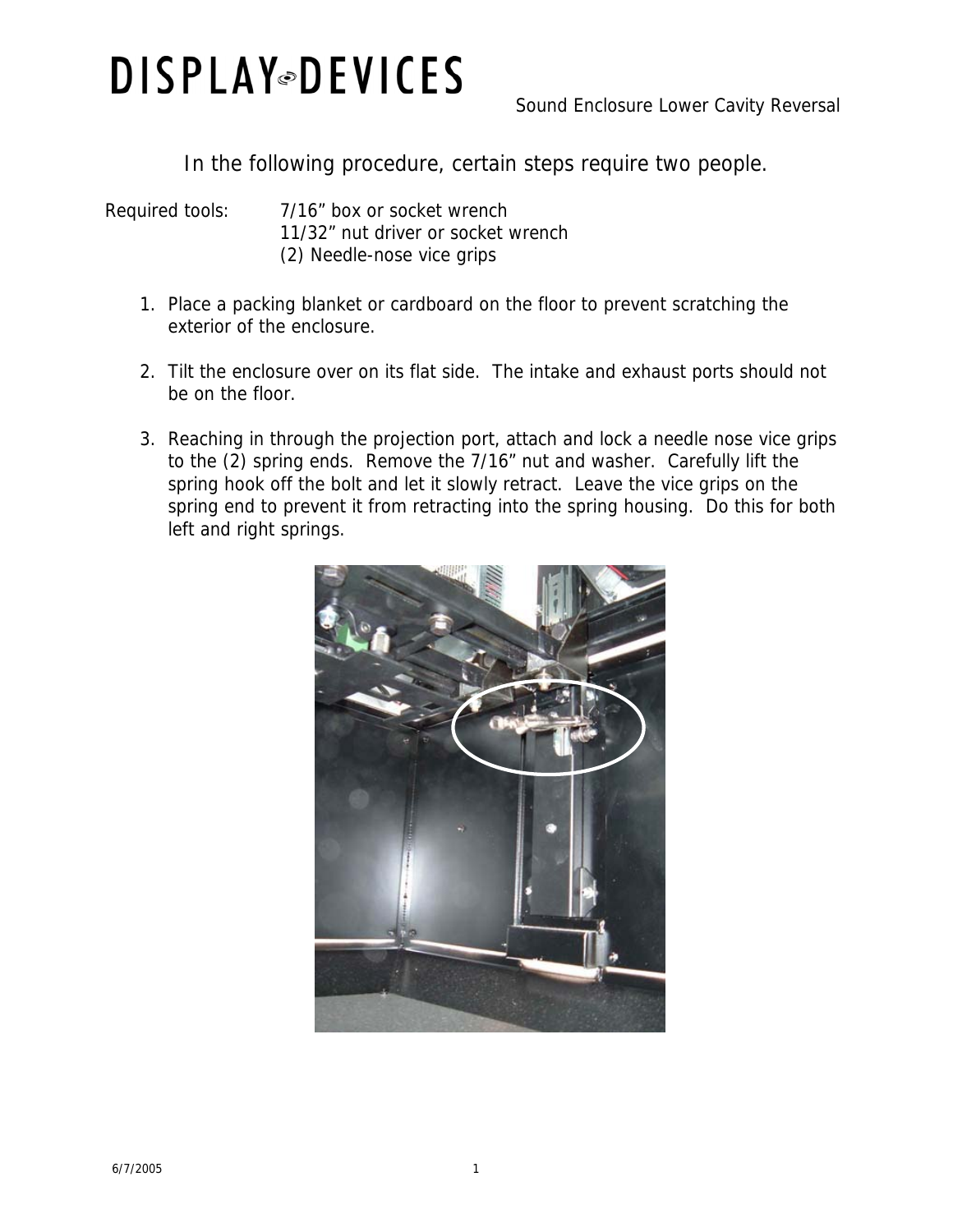## **DISPLAY** DEVICES

Sound Enclosure Lower Cavity Reversal

4. This step requires two people. One holds the upper cavity still while the second person holds the lower cavity. Pull the lower cavity from the upper for interior access.



5. On the lower cavity, loosen and remove the (4) 11/32" tri-lock nuts and washers. Do this for both cavity guide assemblies.